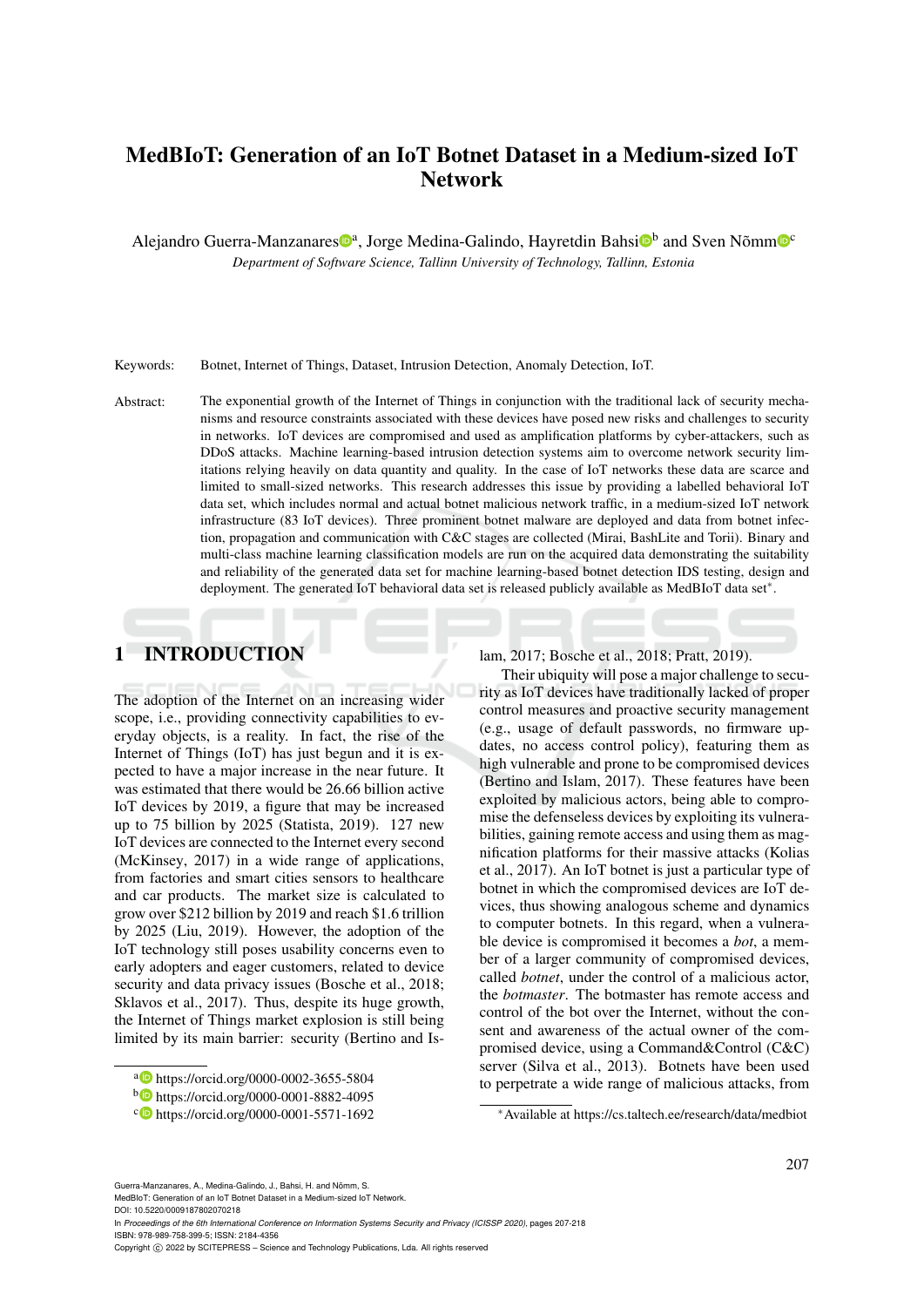massive SPAM and phishing campaigns to distributed denial-of-service (DDoS), the most common usage of a botnet. A DDoS attack targets the availability of online resources, such as websites or services. The main goal is to saturate the targeted server or network with more traffic than it can handle (e.g., receiving an overwhelming amount of messages, connection requests or forged packets) thus provoking the service or website to crash and become unavailable to legitimate users requests (Weisman, 2019).

## 1.1 Data Sets for IoT Anomaly **Detection**

The phenomenon of botnet detection in computer networks has been widely studied (Garcia et al., 2014; Feily et al., 2009), with many available data sets at hand (Shiravi et al., 2012), while the most recent IoT network botnet phenomenon has not received the required attention yet, showing a remarkable lack of available data sources.

Data sets for building effective IoT anomaly detection methods rely on the acquisition of both legitimate (normal) and malicious (botnet) behavioral data from IoT networks. Anomaly models are built and trained using only legitimate data to establish the so-called normality patterns. The induced models are tested using legitimate and malicious data, where the metrics related to model's detection performance are evaluated. Therefore, proper and complete data are key components for a high-performance effective intrusion detection system (IDS). Table 1 summarizes the available data sets for IoT anomaly-based intrusion detection systems. As can be observed, a small amount of data sets are available for the specific IoT botnets issue. The available data sets are focused on small-sized IoT networks, reflecting the behavior of a small set of IoT devices. Additionally, a specific and small variety of devices are used (mostly security cameras) limiting the scope of the IoT devices analyzed from the broad domain of available IoT devices. None of the available IoT data sets combine real and emulated devices, which limit the scope of their results to either real or emulated devices. In this regard, our generated data set combines real and emulated devices, using different but common types of IoT devices, not investigated by previous data sets (i.e., fans, locks, light bulbs and switches), in a medium-sized network composed of more than 80 devices. Furthermore, our data set focuses on the first stages of a botnet deployment, such as infection and propagation, while the rest of the data sets focus on the last stages of the botnet lifecycle, mainly detection of attacks (Kirubavathi and Anitha, 2014).

As already stated, the Internet of Things is a reality that will become ubiquitous in the following years. This fact combined with the lack of proper security measures and devices inherent vulnerabilities make IoT devices an easy and appealing target for cyber attackers (Bertino and Islam, 2017). Thus, proper data are in need to create machine learning-based effective detection systems that may help to overcome these limitations. In this regard, there is a remarkable lack of available data sets that might help to build effective IDSs in IoT networks. This research aims to fill this significant gap in IoT anomaly-based IDSs by providing a novel IoT data set obtained from medium size IoT network architecture (more than 80 devices), which includes normal and malicious behavior from different devices (real and emulated) and the deployment of prominent IoT botnets (Mirai, BashLite and Torii). The scale extension enables to capture malware spreading patterns that cannot be seen in smallsized networks, thus providing a more realistic environment. Additionally, this data set includes the behavior of Torii botnet malware which has not been addressed in any other data set before. Finally, this data set provides data for the first stages of botnet deployment (i.e., infection, propagation and communication with C&C server stages), thus complementing the available data sets which mainly focus on attack detection, the main outcome and part of the last stages of the botnet lifecycle (Hachem et al., 2011; Kirubavathi and Anitha, 2014).

This paper is structured as follows: Section 2 provides background information and a review of related literature, Section 3 explains the methodology followed to implement the experimental setup while Section 4 offers a detailed overview of the main outcome of this study, a novel IoT data set for botnet detection, and its verification. Finally, Section 5 concludes the study and highlights its main contributions.

# 2 LITERATURE REVIEW & BACKGROUND INFORMATION

## 2.1 Botnets & DDoS Attacks

Botnets have been used to perpetrate record-breaking DDoS attacks. In this regard, in 2016, the journalist Brian Krebs was the target of a record-breaking attack (620 Gbps) to its blog KrebsOnSecurity.com, specifically tailored to take the site offline (Krebs, 2016). A month later, the french hosting provider OVH was attacked by the same botnet (probably BashLite), reaching 1 Tbps and involving over 140.000 compromised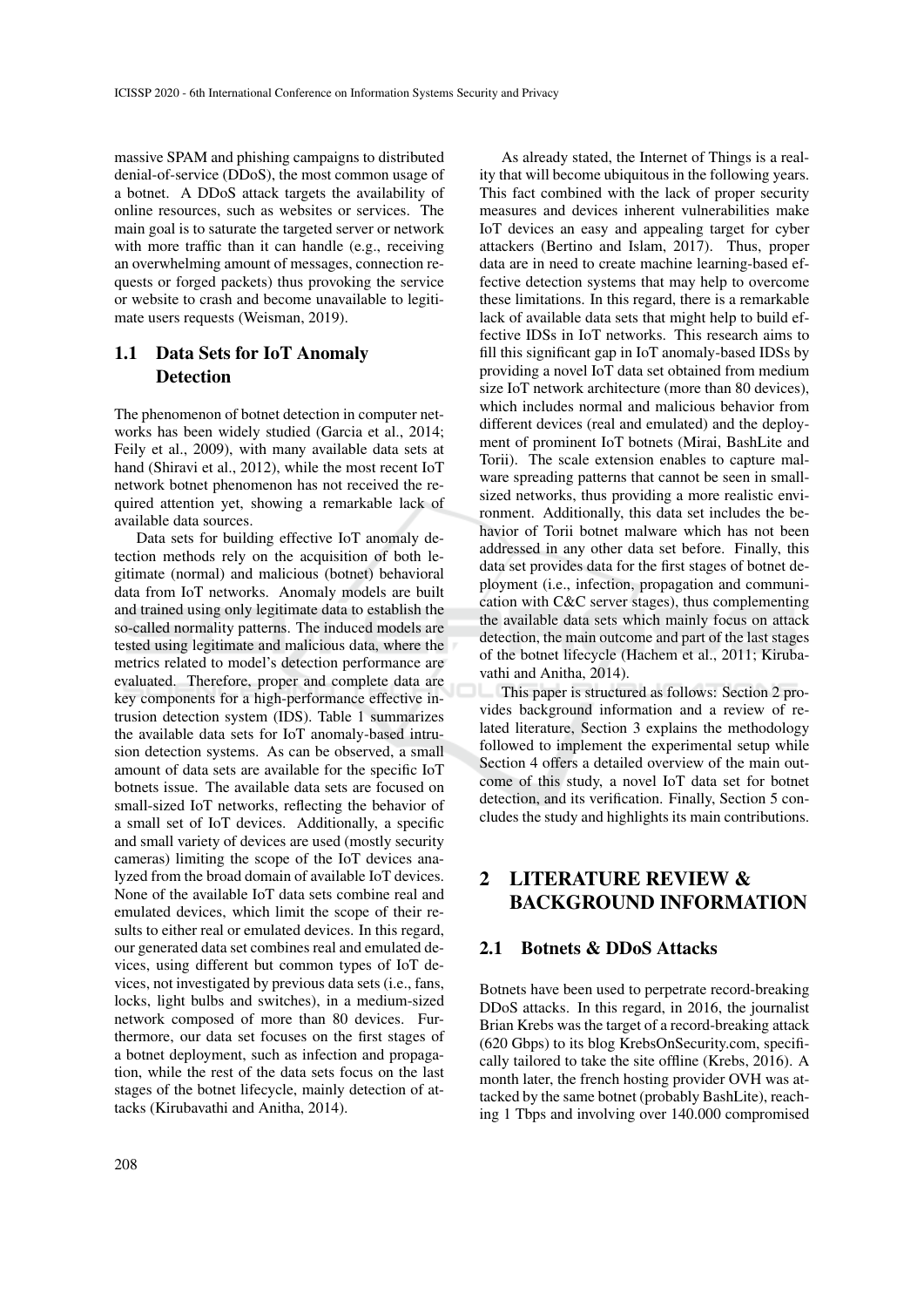| Data set                                             | <b>Botnet</b>                                                     | Number<br>of devices | Device type                                                                                               | Real or<br>Emulated | Network<br>Size | Data set features           | Date | Reference                                                   |
|------------------------------------------------------|-------------------------------------------------------------------|----------------------|-----------------------------------------------------------------------------------------------------------|---------------------|-----------------|-----------------------------|------|-------------------------------------------------------------|
| N-Baiot                                              | Mirai<br>BashLite                                                 | 9                    | Doorbell<br>Webcam<br>Thermostat<br>Baby monitor<br>Security Camera                                       | Real                | Small           | 115 - statistics            | 2018 | (Meidan et al.,<br>2018a)<br>(Meidan et al.,<br>$2018b$ )   |
| <b>IoT</b> host-based<br>datasets for ID<br>research | Hajime<br>Aidra<br>BashLite<br>Mirai<br>Doflo<br>Tsunami<br>Wroba | $\overline{2}$       | Multimedia Center<br>Security Camera                                                                      | Emulated            | Small           | NA - PCAP &<br>Netflow/Host | 2018 | (Bezerra et al.,<br>2018a)<br>(Bezerra et al.,<br>$2018b$ ) |
| <b>IoT</b> Network<br><b>Intrusion Dataset</b>       | Mirai                                                             | $\overline{2}$       | Speaker<br>Wi-Fi Camera                                                                                   | Real                | Small           | NA - PCAP                   | 2019 | (Kang et al.,<br>2019)                                      |
| Bot-IoT                                              | No actual<br>malware -<br>simulated                               | 5                    | Refrigerator<br>Smart Garage door<br><b>Weather Monitoring</b><br><b>Smart Lights</b><br>Smart thermostat | Emulated            | Small           | $31 + 14$ - flow            | 2019 | (Moustafa,<br>2019)<br>(Koroniotis<br>et al., 2019)         |

Table 1: Data sets for IoT Anomaly-based IDS.

cameras/dvr (Pritchard, 2018). The same year, Dyn, a domain name system provider of major websites and services such as CNN, Netflix, Paypal, Visa or Amazon was attacked by the Mirai botnet, using around 100.000 IoT devices and reaching up to 1.2 Tbps, causing the servers to be inoperative and the websites unreachable by the legitimate users for several hours (Weisman, 2019; Hilton, 2016). It is estimated that Dyn lost around 8% of its customers (i.e., 14000 domains) as a consequence of the attack and the lost of trust (Weagle, 2017). This was just the onset for the IoT botnet-based attacks. Since then, the attacks have not stopped, evolving in sophistication and capabilities as the source code of the malware behind the botnets became available to the public (Asokan, 2019). A recent report by F-secure states that cyberattacks on IoT devices rouse 300% in 2019, reaching the 3 billion attacks, an unprecedented figure (Doffman, 2019). The threat is still alive and growing, caused mainly by the combination of the increase of the number of IoT devices deployed worldwide and the intrinsic vulnerabilities carried by such devices, which can also contain valuable data related to medical or control issues. Nevertheless, one of the major risks is the usage of the IoT endpoints (e.g., a printer or a fridge) as an easy-to-reach and vulnerable entry points to wider and secured networks (Doffman, 2019).

As a result, cyber security for IoT, in the form of early detection of threats, becomes a key issue to detect and mitigate such attacks. In this regard, intrusion detection systems are widely used network security components which aim to detect security threats where preventive security measures are not feasible to implement (Benkhelifa et al., 2018; Sun et al., 2007).

### 2.2 Intrusion Detection Systems

An intrusion could be defined as a set of activities or actions that compromise one or more components of the IT security model known as CIA triad (i.e., short for Confidentiality, Integrity and Availability) of a specific entity or system. These systems are not restricted to computers, network equipment, firewall, routers or networks but to any information technology system which is under the monitoring scope of an intrusion detection system (IDS) (Sun et al., 2007). Based on that, an intrusion detection system is a security tool that aims to detect and identify the unauthorized individuals willing to break into and misuse a system and also those authorized and legitimate users that abuse of their privileges within the system (Sun et al., 2007). There are four common approaches used for intrusion detection: misuse, anomaly, specification and hybrid (Benkhelifa et al., 2018; Sun et al., 2007; Butun et al., 2013; Zarpelão et al., 2017). They are briefly explained as follows:

- Misuse or signature-based detection systems use known fingerprints or signatures from attacks stored in a database. If an IDS finds a match between the current activities and a known signature it raises the alarm about the detected suspicious behavior. This systems are easily bypassed by not-known or novel attacks, when a signature is not yet available.
- Anomaly-based detection systems are based on the creation of a typical or normal activity profile. Current activities are compared against this normal behavior. If the IDS finds a significant deviation or discrepancies from the normality model it raises the alarm about the suspicious behavior.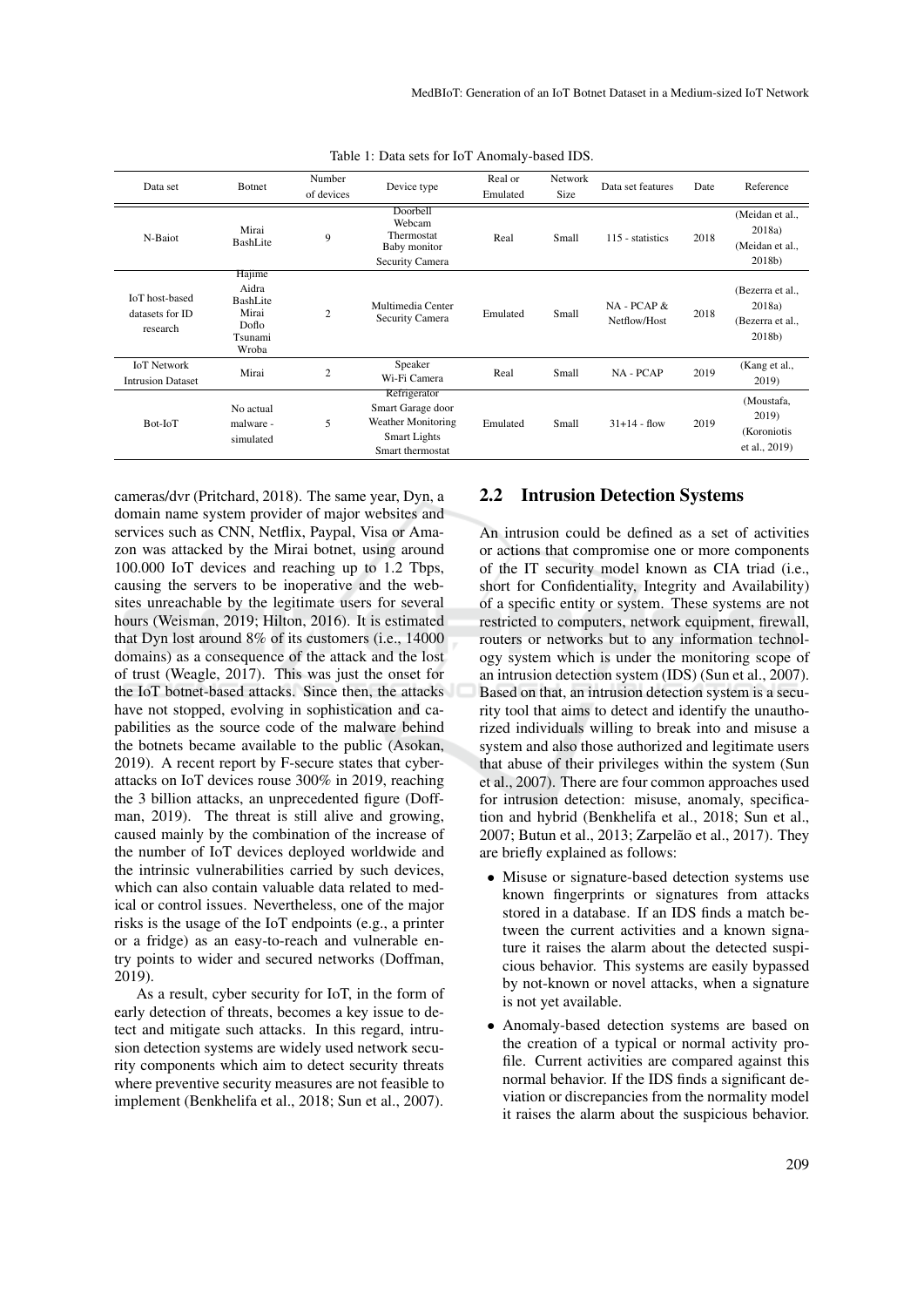These systems success on the detection of novel attacks but they are prone to false positives (i.e., legitimate behavior is detected as malicious behavior) as the normal behavior might not be easy to model, so that being very sensitive to the correctness of the normality model created.

- Specification-based detection systems combine features of misuse and anomaly approaches. They apply anomaly-based principle on set of human generated specifications or constraints about the normal or legitimate behavior. These systems aim to detect novel attacks based on anomalous behavior while reducing the amount of false positives.
- Hybrid detection systems involve the combination of any of the previous approaches, aiming to overcome the weaknesses of one approach using the strengths of another.

One of the most effective and widely used detection methods is the anomaly-based approach, which enables to detect novel attacks but with the inevitable trade-off of being sensitive to the correctness of the generated normality model. In this regard, statistical methods and machine learning algorithms are generally used to generate the normal behavior profile (Zarpelão et al., 2017). Therefore, valid behavioral models should be used in order to obtain the maximum benefit of this approach, depending in a direct manner on the available training data (Bolzoni, 2009). In IoT networks, where a wide variety of devices may coexist in the same network, it is likely to have different normality profiles which emphasizes the need of accurate IoT behavioral data that enable the implementation of effective anomaly-based IDS. Thus, the need of proper data encompassing such differences are highly in demand. However, there is a remarkable lack of available data sets that consider the different network behaviors, devices and architectures that can be found in IoT networks and its major threats. As a result, proper IoT behavioral data are key to train the IDS model for effective intrusion detection in IoT networks.

#### 2.3 Machine Learning-based IDS

Machine learning has shown promising results regarding computer botnet traffic detection (Livadas et al., 2006) and more lately, in the specific IoT botnet detection issue (Zarpelão et al., 2017). As a result of the remarkable increase in IoT related security incidents, researchers have reoriented their focus to deal with the investigation of feasible and effective IoT botnet detection methods involving anomaly-based machine learning approaches. These approaches aim

to overcome the intrinsic hardware and software limitations and capabilities of these devices (Zarpelão et al., 2017). In this regard, in Meidan et al. (2018b), Deep Autoencoders, Local Outlier Factor, One-Class Support Vector Machines and Isolation Forest algorithms models built and evaluated using the N-baiot dataset. The results show that all algorithms, except Isolation Forest, effectively detected all Mirai and BashLite simulated attacks. Their proposed method, based on Deep Autoencoders, showed the lowest *false alarms* ratio and required less time to detect the attacks than the other approaches. Prokofiev et al. (2018) used Logistic Regression algorithm to estimate the probability that a device was part of an IoT botnet, focusing on the connection initiation at the propagation stage. Lin et al. (2014) proposed an IoT botnet detection method which combines Support Vector Machines and Artificial Fish Swarm algorithms. McDermott et al. (2018) provided a new application for a text recognition deep learning algorithm (Bidirectional Long Short Term Memory based Recurrent Neural Network), with remarkable success on Mirai botnet attack detection. Doshi et al. (2018), used different network features to train and evaluate the accuracy of *k*-Nearest Neighbors, Support Vector Machines, Decision Tree, Random Forest and Artificial Neural Networks algorithms on the detection Mirai DDoS attacks. A novel IoT malware detection approach using network traffic is proposed in Shire et al. (2019) where Convolutional Neural Networks and binary visualisation technique were used to provide a fast detection method for zero-day malware.

As can be observed, the application of anomaly detection requires the acquisition of malicious traffic which is tested against normal or legitimate traffic in order to evaluate the goodness of the proposed detection model. For this purpose, the data sets should provide both kinds of network traffic in order to assess the effective detection of threats. In this paper we provide demonstrability of the generated data set on classification issues (i.e., supervised learning), for the easiness of interpretation of the results and comparison, but this data set may also be used to build effective anomaly detection models, considered traditionally unsupervised learning.

## 3 METHODOLOGY

The main outcome of this research is the generation of a labelled behavioral IoT data set, which includes normal and actual botnet malicious network traffic, in a medium-sized IoT infrastructure (composed of more than 80 devices). The focus was on the acquisition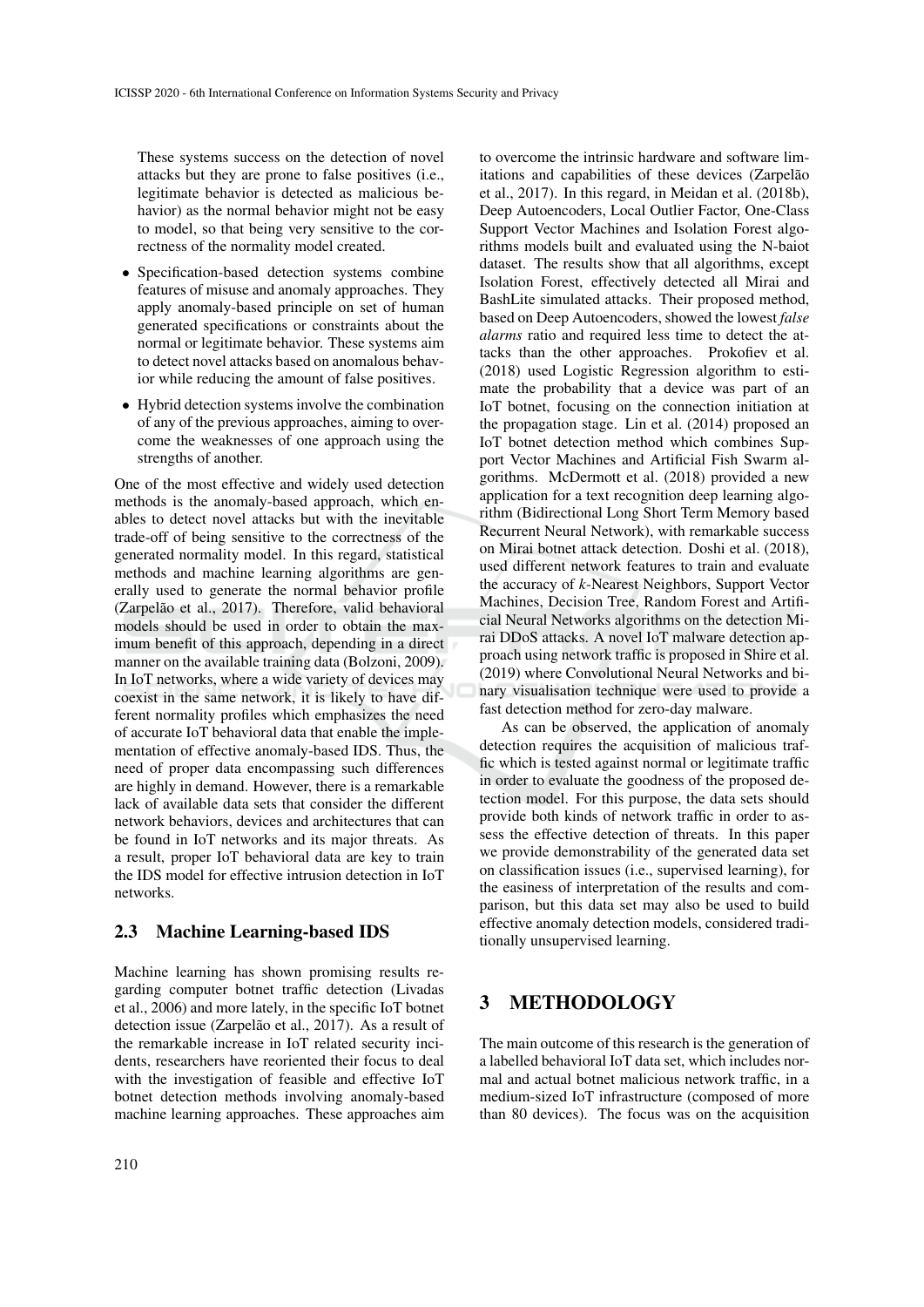of network data from all the endpoints and servers during the initial propagation of Mirai, BashLite and Torii botnets.

### 3.1 IoT Network Topology

The network topology created for the purpose of this study is provided in Figure 1. It is composed by 3 connected networks: internet network, monitoring network and IoT LAN network. Their functions and components are described as follows:

- Internet Network: this network is directly connected to the internet in order to provide internet connectivity for the initial configuration of different devices. To restrict the connectivity between networks, a different subnetwork mask is established.
- Monitoring Network: this network provides storage and processing capabilities for the data received from the switch. It is composed by a capture server and a security information and event management (SIEM) server. The capture server is responsible for the collection and storage of the acquired network packages within the whole infrastructure. *Tcpdump* is used to monitor and log the network traffic and store the data in *pcap* file format which is later used as an input by the SIEM server. The SIEM server is a *Splunk* software instance which is responsible for data indexing, filtering, analysis and data set generation (i.e., data processing and labelling).
- IoT LAN Network: this local area network (LAN) allows to spread the malware in a contained manner. This network is composed of physical and virtual IoT devices that generate the behavioral traffic collected by the monitoring network, either benign or malware generated traffic. Virtual devices are deployed using containerization software (i.e., *Docker*). The composition and capabilities of this network devices are explained as follows:
	- Router: this device is responsible for the generation of an isolated network segment allowing only communication between internal devices within this network (i.e., using firewall rules). The router provides IP addresses to this internal devices using Dynamic Host Configuration Protocol (DHCP).
	- Switch: this device is responsible for the acquisition and transfer of the network packages using the *port mirroring* technique. *Port mirroring* is used to clone and transfer network packages that flow through one port to another

port, in real time, without affecting the network performance. In this scenario, all devices generated data are captured and transferred to the monitoring network.

- IoT Management System: this device allows the management of all the IoT devices in a centralized manner. It is deployed using *Hassio* software running on a *Raspberry Pi*, which allows to simulate the same network behavior of real implementations. In this network, 4 different IoT devices were emulated: fan, lock, light bulb and switch. Each device allows the remote control of different features. For instance, the fan allows the selection of speed, oscillation state, current fan state and turning on/off capabilities.
- Virtual IoT Devices: this device allows the virtualization of IoT devices using *Docker* containers. It is deployed using a *Raspberry Pi* which allows to emulate the behavior of an IoT device.
- Wireless Access Point: this device allows network connection to the non-ethernet compatible devices. It is configured to allow the router the capability of assigning IP addresses (via DHCP), thus avoiding the possibility of IP address duplicates.
- BashLite C&C Server: this server is the command and control unit of the BashLite botnet. FTP and web services are installed to allow the spreading of the malware. The server is also used to compile the malware binaries used to propagate the infection.
- Mirai C&C Server: this server is the command and control device of the Mirai botnet. FTP and web services are installed to allow the malware propagation. The server is also used to compile the malware binaries used to spread the infection.
- DNS Server Sinkhole: this server provides the domain name resolution for the Mirai botnet. It is also used as a sinkhole for the domains that Torii malware requests connection. The sinkhole avoids the actual connection between Torii and the domain of its C&C server, providing effective malware contention.
- Physical Devices: this devices compose the collection of real IoT devices of this network. It is composed by 3 different devices: Sonoff tasmota smart switch, TpLink smart switch and TpLink smart bulb. All of them allow external device management and provide different features. For instance, the light bulb allows to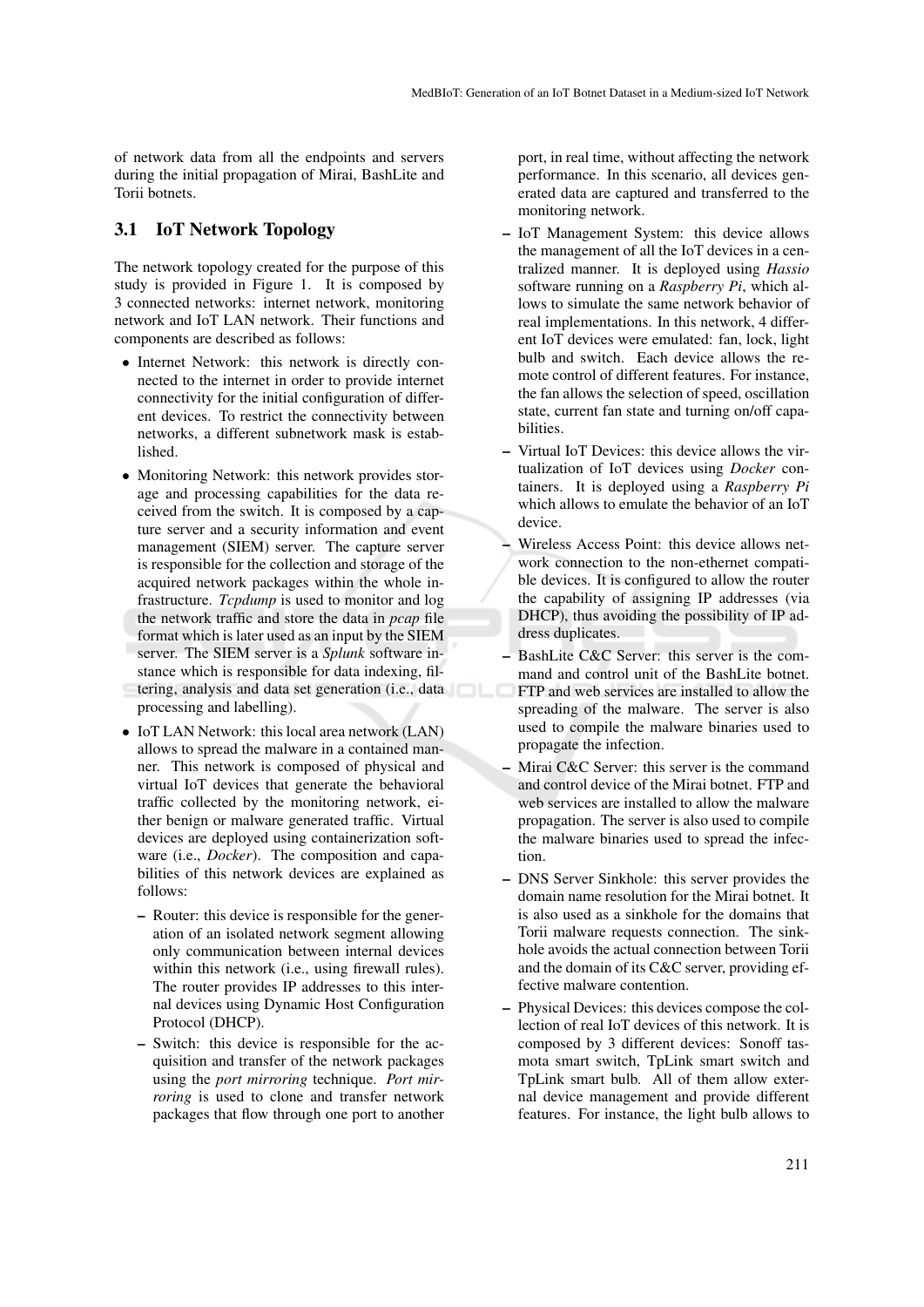control light intensity, status and turn on/off capabilities.

In order to create a medium-sized network, virtual devices are created and physical devices deployed, summing up a total amount of 83 devices. Table 2 shows the composition of the IoT LAN network. As can be observed, 80 devices are emulated and 3 are actual physical devices. The virtual devices have ARM architecture as it is inherited from the *Raspberry Pi* while the physical devices have MIPS architecture. This fact conditions the malware binary used to infect the device, being architecture-dependant, and enriches the spectrum of the data, considering a wider variety of IoT devices. The *features* column provides outlines the actions that the deployed IoT devices are capable to perform.

Table 2: IoT network device composition.

| Device        | Type     | Features                                    | Architecture | Number of<br>devices |
|---------------|----------|---------------------------------------------|--------------|----------------------|
| Switch        | Physical | Turn On<br>Turn Off                         | <b>MIPS</b>  | 2                    |
| Light<br>bulb | Physical | Turn On<br>Turn Off<br>Intensity            | <b>MIPS</b>  | 1                    |
| Lock          | Virtual  | Lock<br>Unlock                              |              | 20                   |
| Fan           | Virtual  | Turn On<br>Turn Off<br>Speed<br>Oscillation | <b>ARM</b>   | 20                   |
| Switch        | Virtual  | Turn On<br>Turn Off                         | ARM          | 20                   |
| Light<br>bulb | Virtual  | Turn On<br>Turn Off<br>Intensity            | <b>ARM</b>   | 20                   |

## 3.2 IoT Behavior

The simulation of devices' behavior can be performed in several ways, ranging from the imitation of the behavior by manual usage of the devices to the automation of the execution of specific functions/tasks using *scripts*. The quality and consistency of the simulated behavior is key to create a high quality data set that provide realistic data input for effective IDS solutions. In such cases, the acquisition of real and relevant data regarding the normal usage patterns provide a realistic baseline for the simulation of the behavior. For instance, in a normal living room, the research showed that a light bulb had a mean usage of 1.7h per day while this value achieved 2.3h in the case of a light bulb in the kitchen (Gifford et al., 2012). This information provided a baseline for the simulation of benign behavior in our experimental setup. In the case of malware behavior it is simulated by the execution of the different modules within the botnet, providing a real output of the botnet behavior.

#### 3.2.1 Legitimate Behavior

An automated execution approach is utilised for the simulation of benign behavior. This approach takes into account the architecture of the device, as stated in Table 2, performed using a python script and MQTT (MQ Telemetry Transport) protocol, which is a communication protocol used to control IoT devices. The IoT management system allows to automate this control and perform scheduled tasks on connected IoT devices. A *script* with trigger actions is configured and deployed. In this scenario, the following legitimate behavior is simulated using the following triggers:

- All devices are turned on at 8.00 AM
- Each time a device state changes, the management system starts a countdown until the next state change.
- The countdown value is randomized.
- The maximum limit of changes is established in 20 and a maximum of 3h on *ON* state is set.
- All devices are turned off at 07.00 PM
- In order to simulate a working environment, execution of the triggers is limited from Monday to Friday.

By the usage of the previous triggers, network packages are generated along the network, captured and stored. The captured network packages provide the following communication information: time, protocol used, TCP stream, TCP stream size, source IP, destination IP, MAC addresses, TCP raw message and response code.

#### 3.2.2 Malicious Behavior

The malicious behavior is generated by the deployment of three prominent botnet malware within the controlled environment: Mirai (Antonakakis et al., 2017), BashLite (Marzano et al., 2018) and Torii (Kroustek et al., 2018). Mirai and BashLite botnets have been widely studied and malware source code is available on the Internet. Thus its deployment is fully controlled in the lab environment using a C&C server for each botnet and the source code is modified to connect with this specific C&C server. Torii source code is not yet available on the Internet, thus the samples used for its deployment within the controlled environment were obtained from Hybrid Analysis archive (Crowdstrike, 2019). In order to avoid Torii malware to connect with its actual C&C server, special contention measures are in place. Mirai, BashLite and Torii botnet propagation is performed and controlled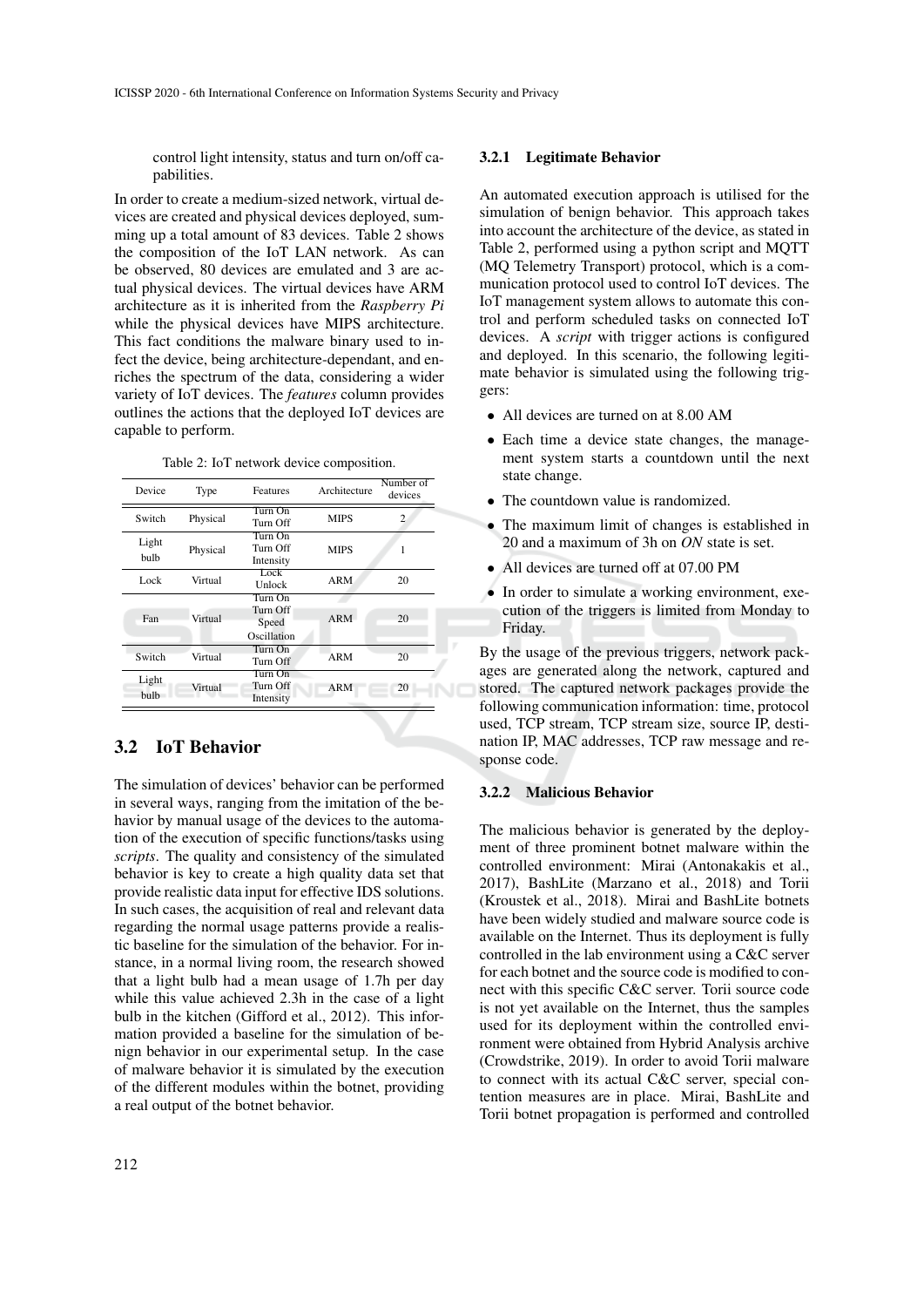

Figure 1: Medium-sized IoT network topology.

within the environment using different strategies, explained in the following paragraphs.

#### • Botnet Propagation Techniques

- Mirai and *Yakuza* version of BashLite are configured and executed within the controlled environment, modifying the malware source codes in order to link the infection binaries with the corresponding in-lab C&C servers. Once the botnet is properly set, droppers are the medium used by these botnets to download and install the appropiate malware file according to the victim's architecture which once executed will run the bot daemon, compromising the device successfully.
- Torii malware has not been profoundly studied yet, so the deployment of this malware in the lab environment carries further risks. In order to contain and eliminate the risks of improper use of the devices by Torii's actual botmaster, a sinkhole in the DNS server and firewall rules are used. Torii connection attempts with its C&C server are permanently denied and redirected. As a result of the lack of proper knowledge of Torii malware spreading methods and source codes, the binaries are deployed manually within the lab environment. The obtained sample is specifically tailored to target ARM devices. The malware is executed running the executable with root privileges in the target devices, allowing to spread the malware through the IoT devices.

#### • Botnet Contention Methods

– One of the major risks within the lab is the abuse of the devices by real attackers. In this regard, Torii poses a major challenge. Contrarily to Mirai and BashLite, Torii has not been deeply analyzed and poses a risk within the lab environment that has to be addressed. Unsuccessful botnet contention may lead to unauthorized usage of the IoT devices by real attackers to perpetrate attacks or collect rellevant data. Two major risks are found within this experimental setup which are addressed and outlined as follows:

- 1. Possibility of existence of hidden code in Mirai's source code to connect to the real C&C server
- 2. Torii's unknown spread techniques and functionalities

Even though Mirai spreading techniques are well-known, additional security measures are taken to ensure effective contention of the malware. To address this issues, a sinkhole and firewall rules are in place to deny possible connection attemps to the real C&C servers. The DNS sinkhole redirects the connection attempts by resolving the name resolution request with a controlled IP address. Firewall rules are set in the router to block/control the traffic based on known network masks.

Botnet malware are deployed at different times within 6 days (i.e., each let run free for 2 consecutive days) aiming to obtain relevant botnet information and eliminate undesired overlapping of information. Furthermore, Mirai malware is capable of detect malware running on a specific device and remove it in order to take the single control of it. A limited number of devices are infected in each botnet deployment. In the case of BashLite malware, 40 devices were infected, chosen in a pseudo-randomized way by limiting the scope of devices scanned and infected. Mirai botnet malware infected 25 devices, limited by the change of configuration to restrict the internal scanner to spread within the lab IP ranges. Torii botnet malware was manually deployed in 12 devices, all under the controlled scope of the DNS sinkhole.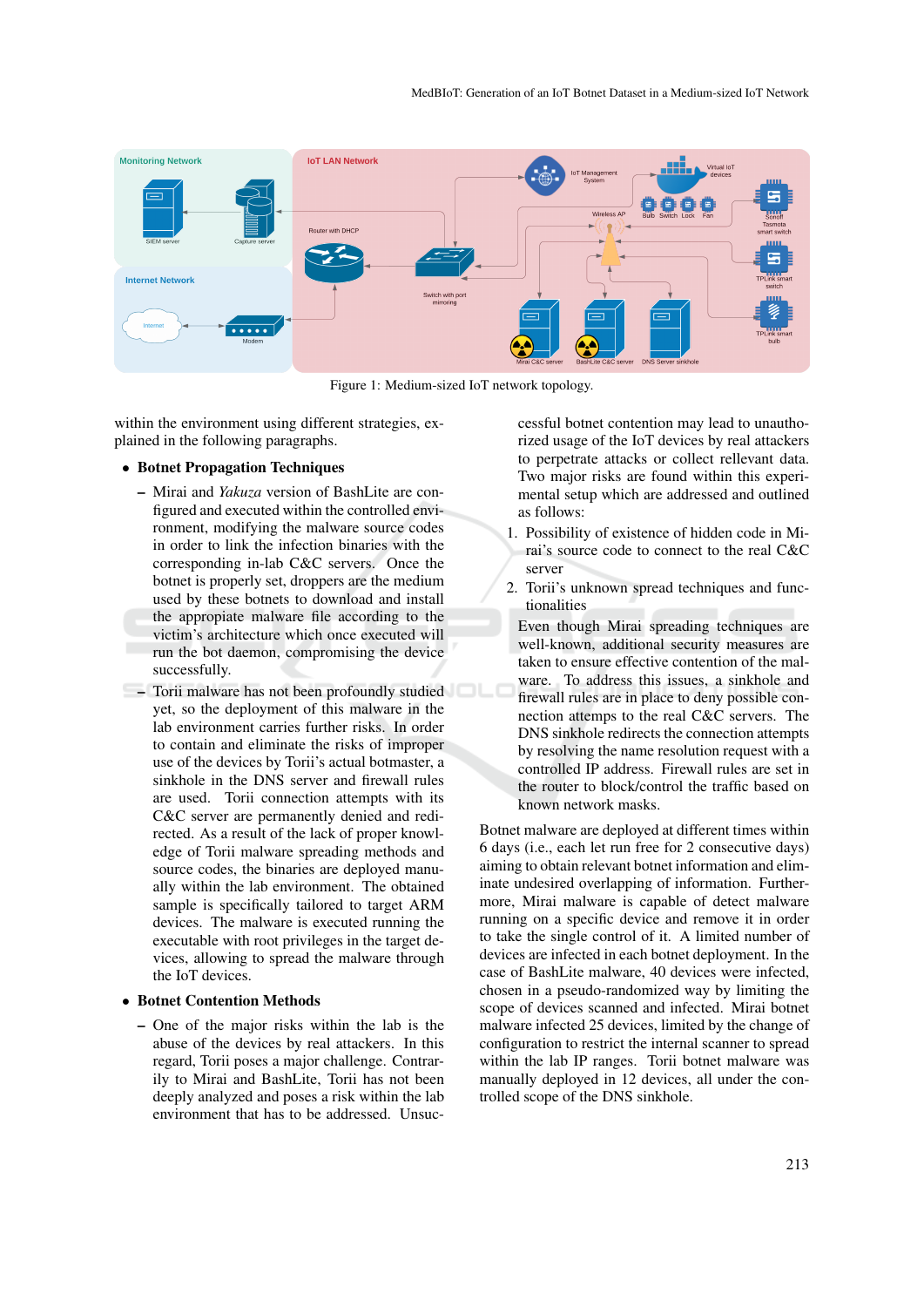## 3.3 IoT Behavior Verification

In order to verify the suitability of the IoT behavioral data set generated within the experimental setup for detection purposes, the generated data are further processed and used to build and test machine learningbased classification models. Machine learning classification models aim to correctly predict the label or category of an unknown data point based on features (also called predictors) found on the training data provided during the model training/building phase (i.e., supervised learning). Binary classification is used when the data points are split into to two mutually exclusive categories (e.g., benign and malware) while multi-class classification deals when more than two categories are present within the data (e.g., benign, Mirai, BashLite and Torii). In order to validate the outcome of the experimental setup, both approaches are used, inducing binary and multi-class machine learning classification models, which are validated using *k*-fold cross validation.

From the source *pcap* files captured within the lab, features are extracted and used as predictors/input for the machine learning models. The features used in this lab are computed as in Mirsky et al. (2018). A total of 100 network traffic statistical features are calculated, within different time windows. Table 3 provides a brief description of the generated features. As can be observed, statistical features are calculated in relation to 4 major categories for each of the 5 time windows (i.e, 100ms, 500ms, 1.5s, 10s and 1min).

| Categories     | Features                                       |  |  |
|----------------|------------------------------------------------|--|--|
| Host-MAC&IP    | Packet count, mean and variance                |  |  |
| Channel        | Packet count, mean, variance, magnitude, ra-   |  |  |
|                | dius, covariance, and correlation              |  |  |
| Network Jitter | Packet count, mean and variance of packet jit- |  |  |
|                | ter in channel                                 |  |  |
| Socket         | Packet count, mean, variance, magnitude, ra-   |  |  |
|                | dius, covariance and correlation               |  |  |

Table 3: Feature Categories.

After the features are extracted, a random sample of data points are selected for each class and used to train/test machine learning models using 10-fold cross validation. Four traditional machine learning algorithms are used to induce and test classifier models. The main objective for these tests is to demonstrate the suitability of the present data set for machine learning-based anomaly and classification detection models. In this regard, there is no model hyper-parameter optimization performed on the induced models. Default *scikit learn* library (version 0.20) configurations are used, leaving room for improvement on the classifiers performance. In this re-

lation, *k*-Nearest Neighbors (*k*-NN), Support Vector Machines (SVM), Decision Tree (DT) and Random Forest (RF) algorithms are implemented. For each of the models, four performance metrics are reported: accuracy, precision, recall and  $F_1$  score. They are briefly described as follows:

- Accuracy: ratio of the correctly classified test instances among all test instances.
- Precision: fraction of positive instances correctly classified among all the positive classified instances.
- Recall: fraction of positive instances correctly classified among all the actual positive instances.
- $F_1$  score: harmonic mean of precision and recall metrics.

All the performance metrics are bounded on the interval [0, 1]. In general, a value close to 1 may be deemed as a positive or good result for the given task while a value close to 0 as a bad performance. In this regard, for classification tasks, the higher the value the better the classifier performance on label detection and discrimination, thus inferring that the data and the classifier are suitable for that purpose. In our specific case, if the classifiers show a performance close to 1 in all metrics it may be inferred that the data is suitable for machine learning-based IoT botnet detection and that the data labels (e.g., legitimate and malware) can be discriminated effectively.

#### IGY PUBLIC ATIONS

## **RESULTS**

### 4.1 IoT Behavioral Data Set

The network packets collected in the IoT LAN network are redirected to the monitoring network using the port mirroring technique, where the SIEM software (i.e., *Splunk*) was used to process and label the data, thus allowing to create the final data set. This final data set is generated in two versions: structured (features are computed and extracted from the raw data) and non-structured format (raw *pcap* files). The total number of packets captured during the experimental setup are provided in Table 4.

Table 4: Network data captured.

| Number of packets | Traffic type | Number of devices |
|-------------------|--------------|-------------------|
| 4,143,276         | BashLite     | 40                |
| 842,674           | Mirai        | 25                |
| 319,139           | Torii        | 12                |
| 12,540,478        | Benign       | 83                |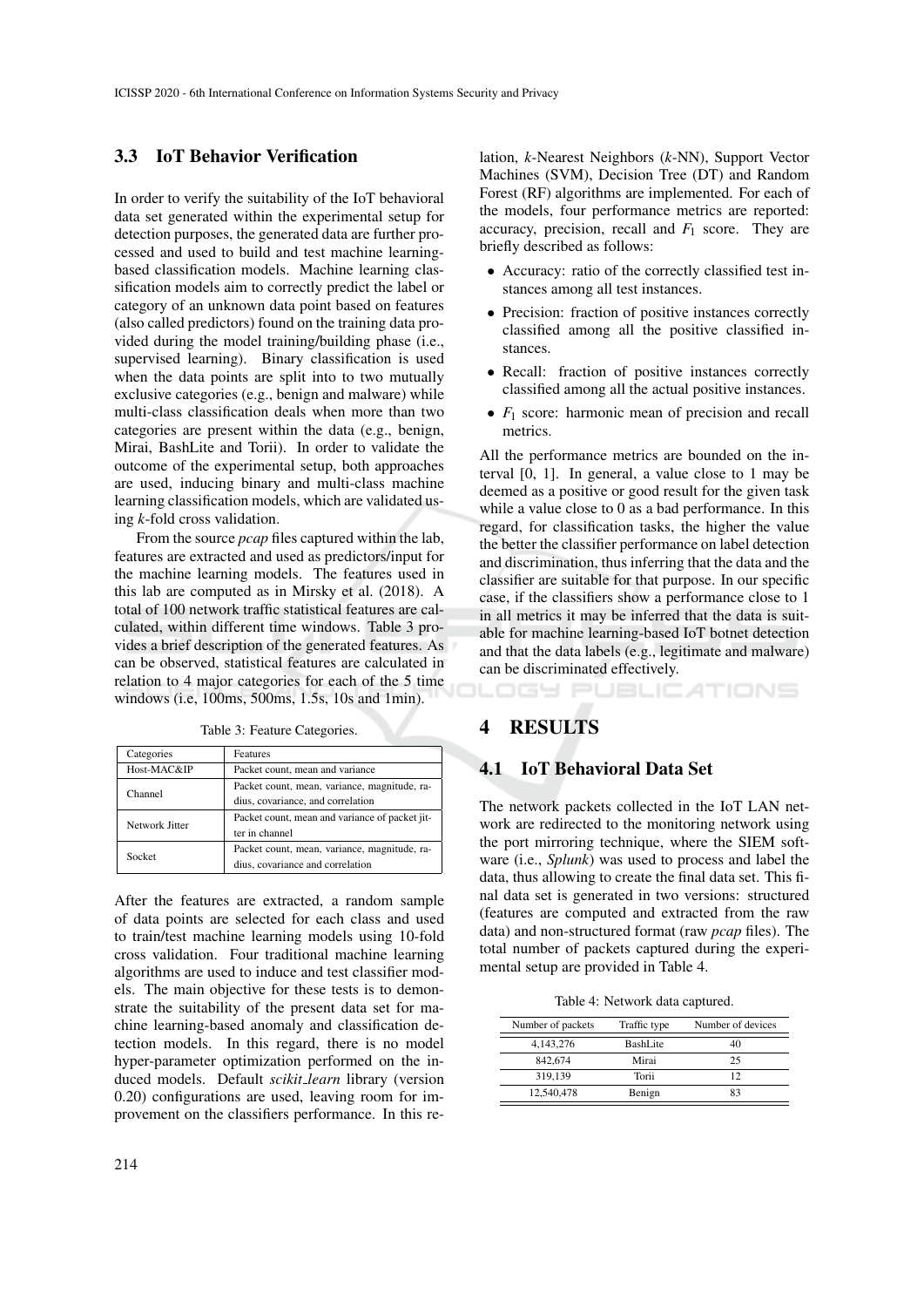As can be observed, a total amount of 17,845,567 network packets were captured within the experimental setup. Around 30% of this traffic was deemed and labelled as malicious while 70% corresponds to legitimate network traffic. Using *Splunk* it is possible to analyze and provide further details about the type of communication. Regarding the legitimate network traffic, 32% of the packages are found to be related to system updates, 53% to device communication (MQTT protocol) and 15% to other network data (e.g., TLS errors, pings, etc). Mirai and BashLite source codes are configured to convey different kind of communications on different ports, with the purpose of facilitating the posterior analysis of the data. In this relation, malicious traffic analysis shows that 68% of the data captured is related to the malware propagation activity while 32% to the communication between the C&C servers and bots. In the case of Torii, malicious traffic only includes data regarding the initial infection of the device as the containment measures did not allow the real C&C to reach the device and trigger posterior botnet events such as propagation. The generated data set is made publicly available in the following url: https://cs.taltech. ee/research/data/medbiot

### 4.2 IoT Behavior Verification

#### 4.2.1 Binary Classification

Binary or two-class classification models are induced and 10-fold cross validated for four widely used machine learning classification models. In this case, the data is divided in two classes or labels: legitimate and malware (mixed data from the three malware subclasses). More specifically, the data set used is created by random selection of 3000 data points from the legitimate traffic, thus conforming the legitimate class data. The malware class is composed of 1000 random selected data points for each one of the malware botnets deployed within the lab, summing up to 3000 data points for this class. As a result, a balanced data set is created and used to perform the binary classification task. Support Vector Machines algorithm showed a poor performance in all assessed metrics, thus is not reported in the results, which are provided in Table 5.

Table 5: Binary classification results.

| Model   | Accuracy | Precision | Recall | $F_1$ score |
|---------|----------|-----------|--------|-------------|
| $k$ -NN | 0.9025   | 0.9082    | 0.9025 | 0.9001      |
| DТ      | 0.9315   | 0.9448    | 0.9315 | 0.9293      |
| RF      | 0.9532   | 0.9580    | 0.9532 | 0.9481      |

As can be observed, Random Forest algorithm is able to discriminate over 95% of the data points, thus detecting effectively the vast majority of the malware traffic. Decision Tree and *k*-NN show slightly less discriminatory performance, but over 90% in all performance metrics in both cases. The malware traffic, which is composed of a mixture of 3 different botnet malware, is effectively discriminated from legitimate traffic, as can be confirmed by the normalized confusion matrix provided in Table 6, extracted from a Random Forest model. As already stated, SVM showed bad performance, and its results are not reported. Nevertheless, this fact may suggest that the data is not linearly separable, thus being SVM a not suitable classifier model for this task unlike the other algorithms used. These results emphasize the effective capabilities of machine learning approaches to detect botnet malware traffic, even in the first stages of its deployment (i.e., infection, propagation and communication with the C&C server stages) and disregarding the botnet malware employed. Furthermore, the data set created within this lab demonstrates its suitability to be used as a medium-sized realistic IoT data set for IoT botnet detection scenarios and IDS testing.

Table 6: Confusion matrix of RF binary classification.

|            | Predicted       |            |  |
|------------|-----------------|------------|--|
|            | Malware         | Legitimate |  |
| Malware    | 7Q <sub>1</sub> |            |  |
| Legitimate |                 | 793        |  |

#### 4.2.2 Multi-class Classification

In this setting, multi-class classification models are induced and 10-fold cross validated for the same algorithms employed in the binary approach. In this case, the data was divided in four classes or labels: legitimate, Mirai, BashLite and Torii. The data set used is created by random selection of 2000 data points of each of the possible classes, summing up to 8000 data points, evenly distributed in 4 labels. The main aim of this configuration is not only to test the legitimate/malware discrimination, as in the binary approach, but also the discrimination of the specific malware source. As in the previous setting, Support Vector Machines algorithm showed a poor performance in all metrics, thus its performance is not reported. Table 7 provides the results for the multi-class classification task.

As can be seen, Random Forest model outperforms Decision Tree and *k*-NN algorithms in the multi-class classification task, in a similar fashion as in the binary models. More specifically, RF algorithm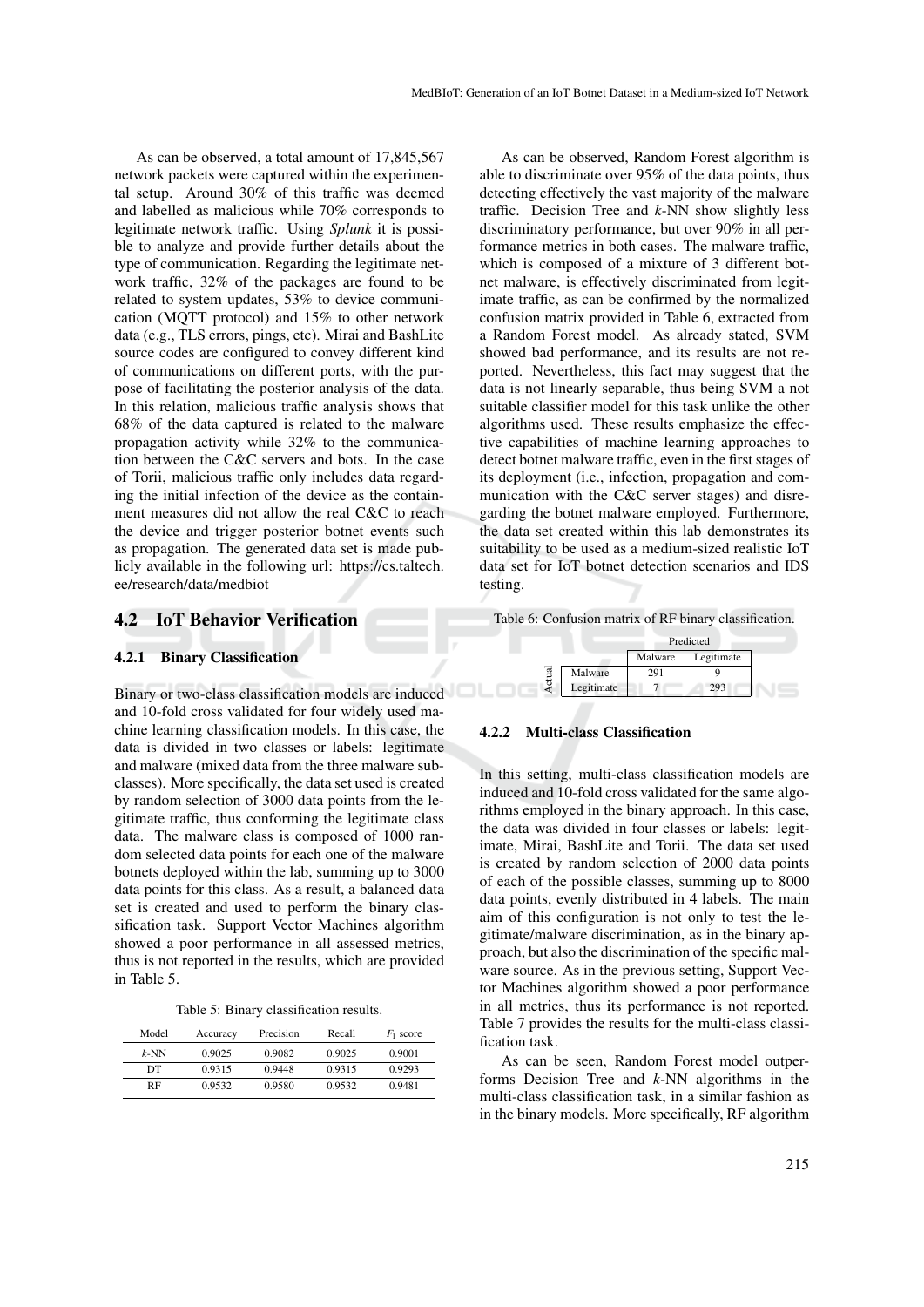| Model   | Accuracy | Precision | Recall | $F_1$ score |
|---------|----------|-----------|--------|-------------|
| $k$ -NN | 0.8706   | 0.8849    | 0.8706 | 0.8505      |
| DТ      | 0.9516   | 0.9584    | 0.9516 | 0.9499      |
| RF      | 0.9766   | 0.9824    | 0.9766 | 0.9657      |

Table 7: Multi-class classification results.

is able to discriminate more accurately the labels in the multi-class scenario than in the binary setting, being able to discriminate accurately over 97% of the data points. As shown in Table 8, extracted from the Random Forest model, the classification model is very accurate in all cases, not showing any significant bias towards any of the possible labels. The results obtained suggest that the source of network traffic can be effectively discriminated in earlier stages of botnet infection. They also demonstrate that the learning capabilities of machine learning-based detection can be accurate not only in the binary setting but also in the specific discrimination of different sources of malicious traffic in medium-sized IoT networks.

Table 8: Confusion matrix of RF multi-class classification.

|        |            | Predicted |                 |       |            |  |
|--------|------------|-----------|-----------------|-------|------------|--|
|        |            | Mirai     | <b>BashLite</b> | Torii | Legitimate |  |
|        | Mirai      | 197       |                 | O     |            |  |
| Actual | BashLite   |           | 196             |       |            |  |
|        | Torii      |           |                 | 198   |            |  |
|        | Legitimate |           |                 |       | 198        |  |

# 5 CONCLUSIONS

The exponential growth of the Internet of Things is a fact and these devices will become ubiquitous in the near future. The increasing connectivity capabilities of these devices in conjunction with their traditional lack of security features make them an appealing target for cyber-attackers. Malicious actors compromise the vulnerable IoT devices and use them as an amplification platform of their attacks, becoming part of the so-called *botnet*. Botnets have been extensively used to deliver massive spam campaigns and perpetrate record-breaking DDoS attacks that may lead to nefarious consequences. Therefore, there is an increasing need to overcome the lack of security of these devices. The proposed solutions are mainly coming from machine learning-based approaches.

The performance of machine learning algorithms heavily rely on data quality and quantity. In this relation, there is a remarkable lack of data sources in the specific IoT networks scenario. The experimental setup of this research aims to fulfill this gap by providing a novel data set with network data collected from a medium-sized IoT network architecture,

which is composed of legitimate and botnet malware traffic. Three IoT botnet malware are deployed in real and emulated IoT devices and data are acquired from the first stages of botnet deployment, such as infection, propagation and communication with C&C server. These data complements the already existing data sets which mainly focus on detection of botnet attacks, part of the last stages of a botnet deployment. In this sense, by focusing on early stages of botnet deployment, the proposed data set provides the opportunity to perform early detection of the threat, previous to the perpetration of an attack, being able to prevent such attacks and botnet growth. Three prominent botnet malware are deployed in this research, one of them is a complete novelty (i.e., Torii), not being deployed before in any other available data set. The other two are well-known IoT botnet malware whose source code is publicly available and have been used in other data sets (i.e., Mirai and BashLite). The currently available data sets, summarized in Table 1, focus on small-sized networks (usually less than 10 devices), using either emulated or real devices, thus providing limited interactions between devices inside the network. The generated data set addresses these limitations by combining emulated and real devices to create a medium-sized network (i.e., 83 devices). A larger network size may provide different insights and interactions than smaller IoT networks. Finally, machine learning models are built and validated using this data to demonstrate the suitability of this data set as a reliable data source for botnet detection in general and IDS testing and deployment in particular. The data set generated within the experimental setup is made publicly available, aiming to overcome the scarcity of relevant data sources in IoT network security and limitations of the existing data sets.

## **REFERENCES**

- Antonakakis, M., April, T., Bailey, M., Bernhard, M., Bursztein, E., Cochran, J., Durumeric, Z., Halderman, J. A., Invernizzi, L., Kallitsis, M., et al. (2017). Understanding the mirai botnet. In *26th* {*USENIX*} *Security Symposium (*{*USENIX*} *Security 17)*, pages 1093–1110.
- Asokan, A. (2019). Massive botnet attack used<br>more than 400,000 iot devices. Retrieved more than 400,000 iot devices. from: https://www.bankinfosecurity.com/massivebotnet-attack-used-more-than-400000-iot-devices-a-12841.
- Benkhelifa, E., Welsh, T., and Hamouda, W. (2018). A critical review of practices and challenges in intrusion detection systems for iot: Toward universal and resilient systems. *IEEE Communications Surveys & Tutorials*, 20(4):3496–3509.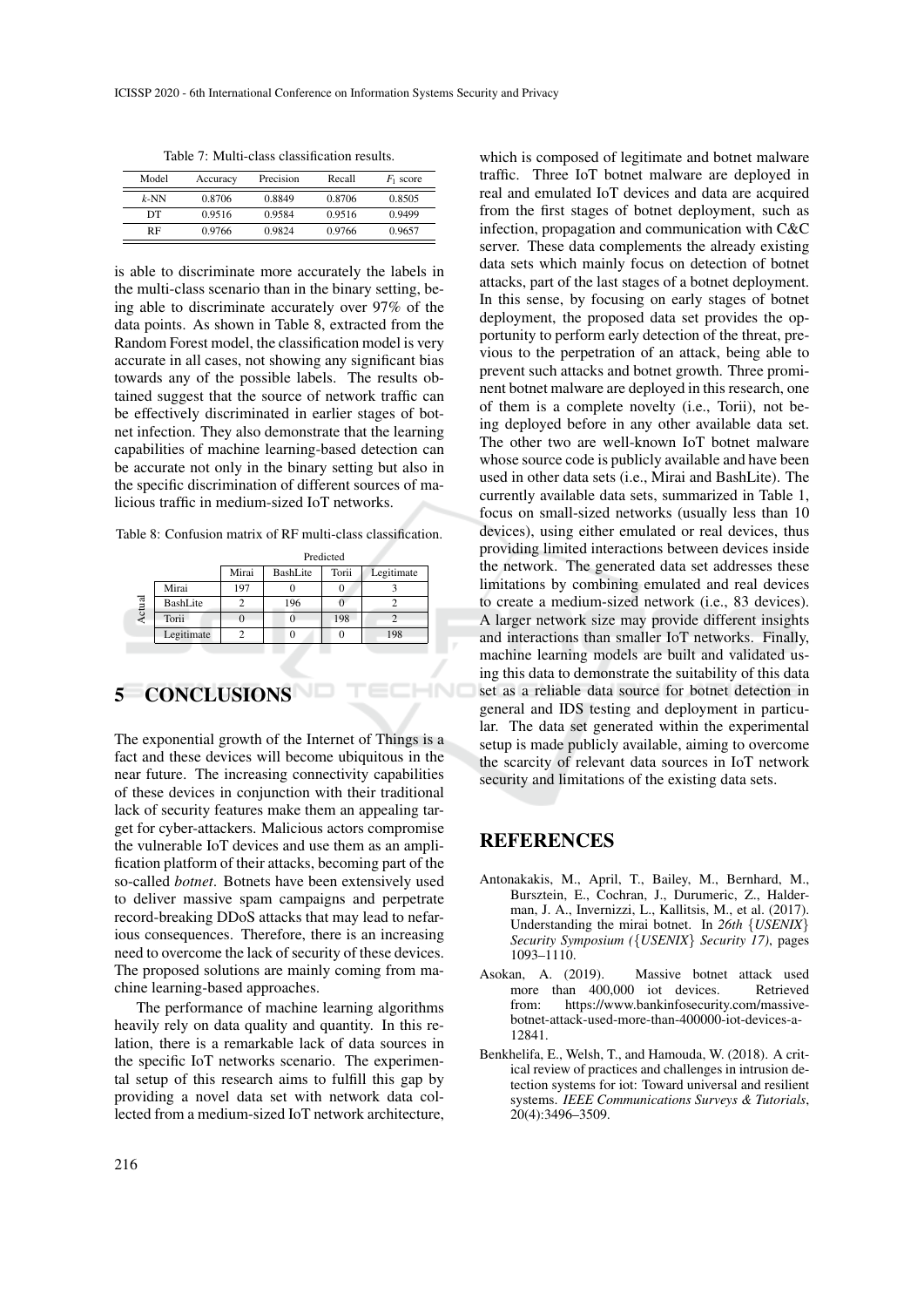- Bertino, E. and Islam, N. (2017). Botnets and internet of things security. *Computer*, (2):76–79.
- Bezerra, V. H., da Costa, V. G. T., Martins, R. A., Junior, S. B., Miani, R. S., and Zarpelao, B. B. (2018a). Data set. http://www.uel.br/grupo-pesquisa/secmq/ dataset-iot-security.html.
- Bezerra, V. H., da Costa, V. G. T., Martins, R. A., Junior, S. B., Miani, R. S., and Zarpelao, B. B. (2018b). Providing iot host-based datasets for intrusion detection research. In *Anais do XVIII Simposio Brasileiro em ´*  $Sequranca da Informacão e de Sistemas Computa$ *cionais*, pages 15–28. SBC.
- Bolzoni, D. (2009). *Revisiting Anomaly-based Network Intrusion Detection Systems.* University of Twente, Enschede, Netherlands.
- Bosche, A., Crawford, D., Jackson, D., Schallehn, M., and Schorling, C.  $(2018)$ . portunities in the internet of things. Retrieved<br>from: https://www.bain.com/contentassets/ https://www.bain.com/contentassets/ 5aa3a678438846289af59f62e62a3456/bain brief unlocking opportunities in the internet of things. pdf.
- Butun, I., Morgera, S. D., and Sankar, R. (2013). A survey of intrusion detection systems in wireless sensor networks. *IEEE communications surveys & tutorials*, 16(1):266–282.
- Crowdstrike (2019). Hybrid analysis. Retrieved from: https://www.hybrid-analysis.com/.
- Doffman, Z. (2019). Cyberattacks on iot devices surge 300% in 2019, 'measured in vices surge 300% in 2019, 'measured in billions', report claims. Retrieved from: billions', report claims. https://www.forbes.com/sites/zakdoffman/2019/09/14/ dangerous-cyberattacks-on-iot-devices-up-300-in-2019-now-rampant-report-claims/#574229995892.
- Doshi, R., Apthorpe, N., and Feamster, N. (2018). Machine learning ddos detection for consumer internet of things devices. In *2018 IEEE Security and Privacy Workshops (SPW)*, pages 29–35. IEEE.
- Feily, M., Shahrestani, A., and Ramadass, S. (2009). A survey of botnet and botnet detection. In *2009 Third International Conference on Emerging Security Information, Systems and Technologies*, pages 268–273. IEEE.
- Garcia, S., Grill, M., Stiborek, J., and Zunino, A. (2014). An empirical comparison of botnet detection methods. *computers & security*, 45:100–123.
- Gifford, W. R., Goldberg, M. L., Tanimoto, P. M., Celnicker, D. R., and Poplawski, M. E. (2012). Residential lighting end-use consumption study: Estimation framework and initial estimates. Retrieved from: https://www1.eere.energy.gov/buildings/publications/ pdfs/ssl/2012 residential-lighting-study.pdf.
- Hachem, N., Mustapha, Y. B., Granadillo, G. G., and Debar, H. (2011). Botnets: lifecycle and taxonomy. In *2011 Conference on Network and Information Systems Security*, pages 1–8. IEEE.
- Hilton, S. (2016). Dyn analysis summary of friday october 21 attack. Retrieved from: https://dyn.com/blog/ dyn-analysis-summary-of-friday-october-21-attack/.
- Kang, H., Ahn, D. H., Lee, G. M., Yoo, J. D., Park, K. H.,

and Kim, H. K. (2019). Iot network intrusion dataset. http://dx.doi.org/10.21227/q70p-q449.

- Kirubavathi, G. and Anitha, R. (2014). Botnets: A study and analysis. In *Computational Intelligence, Cyber Security and Computational Models*, pages 203–214. Springer.
- Kolias, C., Kambourakis, G., Stavrou, A., and Voas, J. (2017). Ddos in the iot: Mirai and other botnets. *Computer*, 50(7):80–84.
- Koroniotis, N., Moustafa, N., Sitnikova, E., and Turnbull, B. (2019). Towards the development of realistic botnet dataset in the internet of things for network forensic analytics: Bot-iot dataset. *Future Generation Computer Systems*, 100:779–796.
- Krebs, B. (2016). Krebsonsecurity hit with record ddos. Retrieved from: https://krebsonsecurity.com/2016/09/ krebsonsecurity-hit-with-record-ddos/.
- Kroustek, J., Iliushin, V., Shirokova, A., Neduchal, J., and Hron, M. (2018). Torii botnet - not another mirai variant. Retrieved from: https://blog.avast.com/ new-torii-botnet-threat-research.
- Lin, K.-C., Chen, S.-Y., and Hung, J. C. (2014). Botnet detection using support vector machines with artificial fish swarm algorithm. *Journal of Applied Mathematics*, 2014.
- Liu, S. (2019). Global iot market size 2017-2025. Retrieved from: https://www.statista.com/statistics/ 976313/global-iot-market-size/.
- Livadas, C., Walsh, R., Lapsley, D. E., and Strayer, W. T. (2006). Using machine learning techniques to identify botnet traffic. In *LCN*, pages 967–974. Citeseer.
- Marzano, A., Alexander, D., Fonseca, O., Fazzion, E., Hoepers, C., Steding-Jessen, K., Chaves, M. H., Cunha, I., Guedes, D., and Meira, W. (2018). The evolution of bashlite and mirai iot botnets. In *2018 IEEE Symposium on Computers and Communications (ISCC)*, pages 00813–00818. IEEE.
- McDermott, C. D., Majdani, F., and Petrovski, A. V. (2018). Botnet detection in the internet of things using deep learning approaches. In *2018 International Joint Conference on Neural Networks (IJCNN)*, pages 1–8. IEEE.
- McKinsey (2017). What's new with the inter-<br>net of things? Retrieved from: https: Retrieved from: //www.mckinsey.com/industries/semiconductors/ our-insights/whats-new-with-the-internet-of-things.
- Meidan, Y., Bohadana, M., Mathov, Y., Mirsky, Y., Breitenbacher, D., Shabtai, A., and Elovici, Y. (2018a). detection\_of\_iot\_botnet\_attacks\_n\_baiot data set. http://archive.ics.uci.edu/ml/datasets/detection of IoT botnet attacks N BaIoT.
- Meidan, Y., Bohadana, M., Mathov, Y., Mirsky, Y., Breitenbacher, D., Shabtai, A., and Elovici, Y. (2018b). Nbaiot—network-based detection of iot botnet attacks using deep autoencoders. *IEEE Pervasive Computing*, 17(3):12–22.
- Mirsky, Y., Doitshman, T., Elovici, Y., and Shabtai, A. (2018). Kitsune: an ensemble of autoencoders for online network intrusion detection. *arXiv preprint arXiv:1802.09089*.